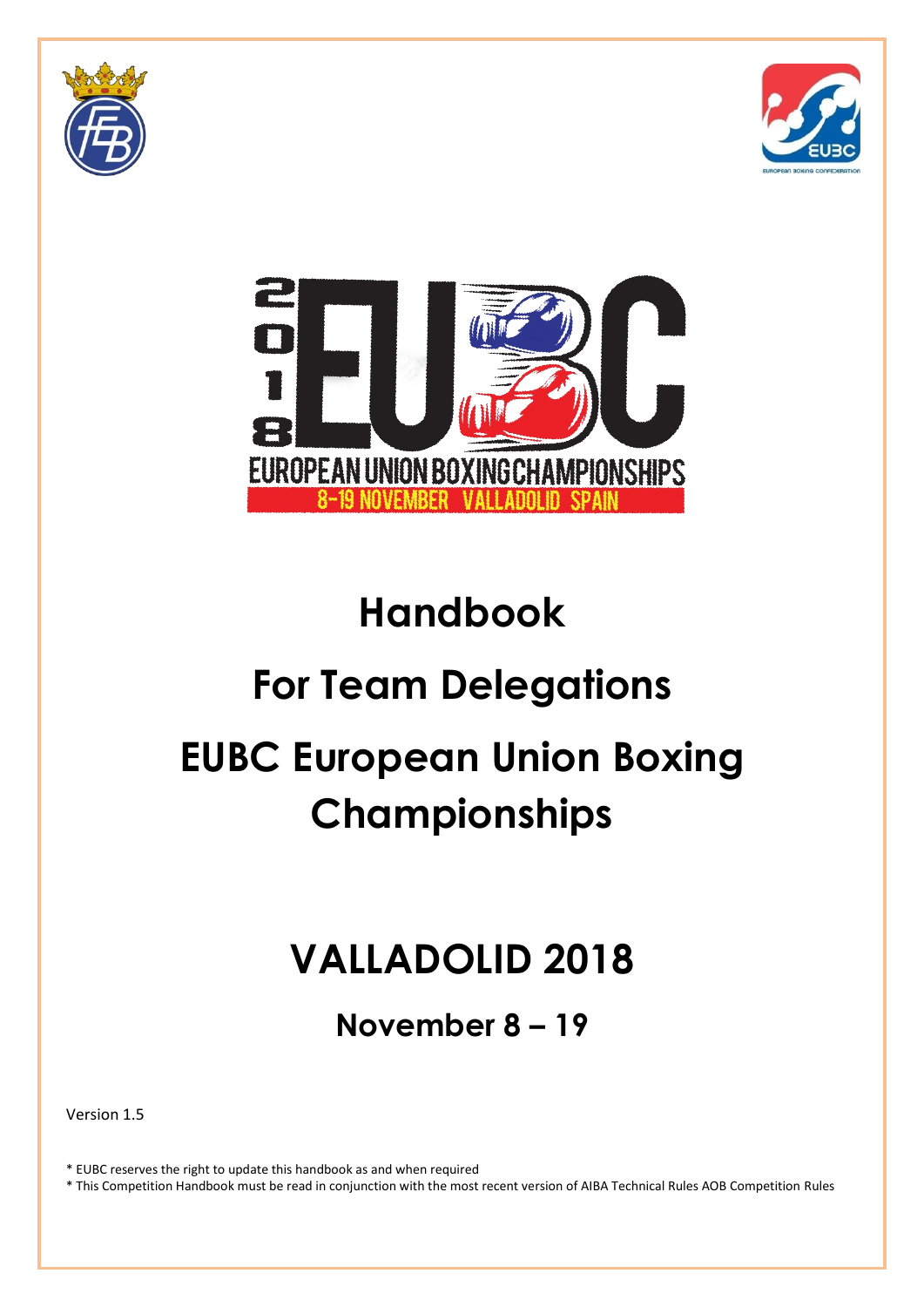TO: EUBC EU National Member Federations DATE: September 26, 2018 SUBJECT: EUBC European Union Boxing Championships, Valladolid 2018

Dear Presidents and Secretaries General,

It is my great pleasure to extend an invitation to all EUBC European Union National Member Federations to participate in the upcoming EUBC European Union Boxing Championships, which will be held from November 8 to 19, 2018 in Valladolid, Spain!

I am certain that Spanish Boxing Federation, along with the Local Organizing Committee will provide a great stage to our Elite men boxers to compete at the highest international level.

If you have any questions to the competition, please contact the EUBC office at [eubc.office@gmail.com](mailto:eubc.office@gmail.com) or the LOC office at eubcunionchampionships2018@feboxeo.com

EUBC is looking forward to this event in Spain!

Sincerely yours,

rairesplicall

**Franco Falcinelli EUBC President**

Dear Presidents and Secretaries General, Dear Colleagues and Friends,

I look forward to welcoming all European National Team Delegations and guests at the 2018 EUBC European Union Boxing Championships in Valladolid, Spain! It will be the second time an Elite Continental Championships is staged in our country and we are working hard to make this tournament a memorable one for all of you!

I encourage you to address any questions you may have to the LOC office at eubcunionchampionships2018@gmail.com

Spanish Boxing Federation wishes you all success in your preparation for Valladolid 2018!

Sincerely yours,

**Felipe Martínez Spanish Boxing Federation President**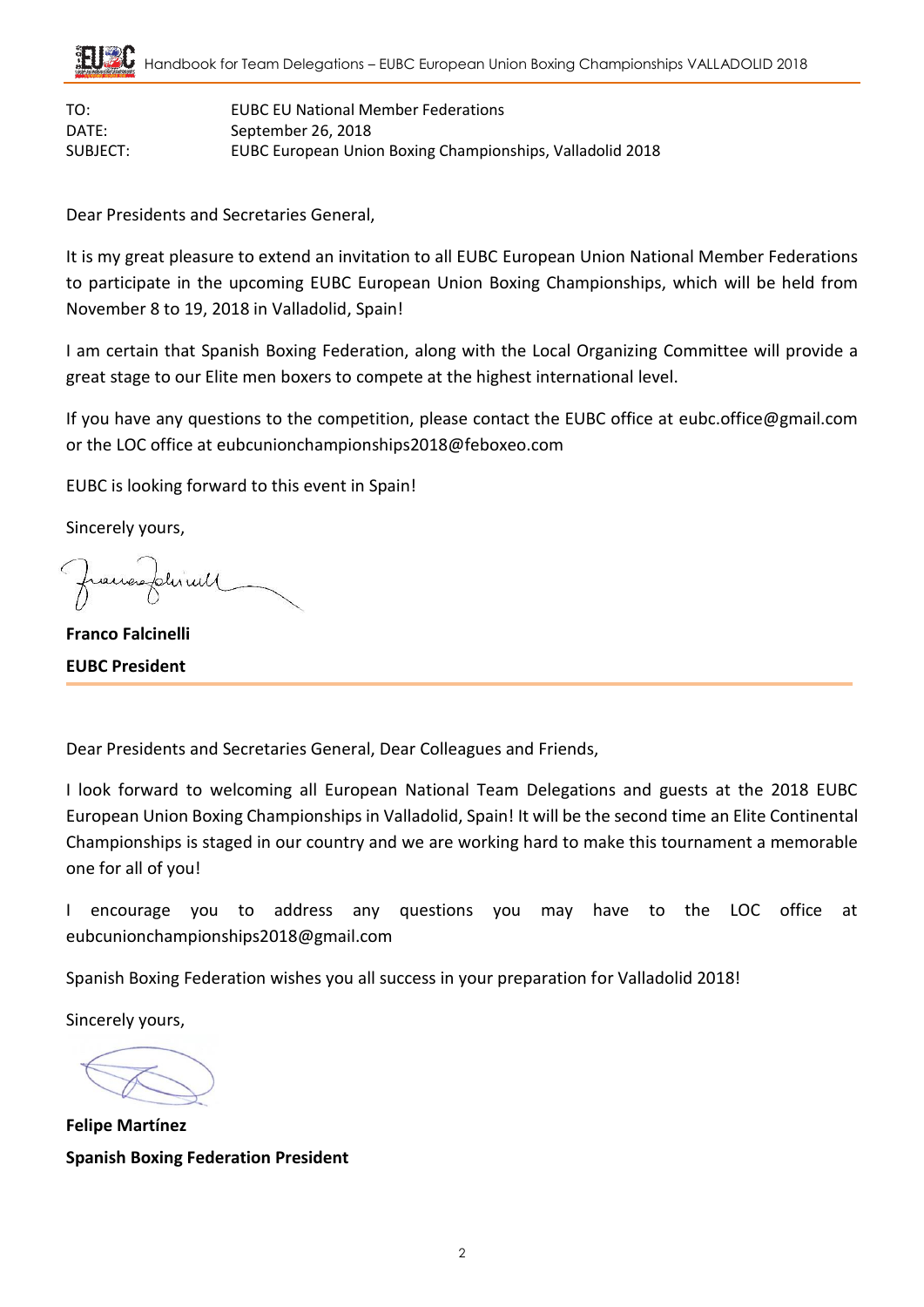#### **TABLE OF CONTENTS**

| 1 <sub>1</sub> |  |
|----------------|--|
| 2.             |  |
| 3.             |  |
| 4.             |  |
| 5.             |  |
| 6.             |  |
| 7.             |  |
| 8.             |  |
| 9.             |  |
|                |  |
|                |  |
|                |  |
|                |  |
|                |  |
|                |  |
|                |  |
|                |  |
| 18.            |  |
|                |  |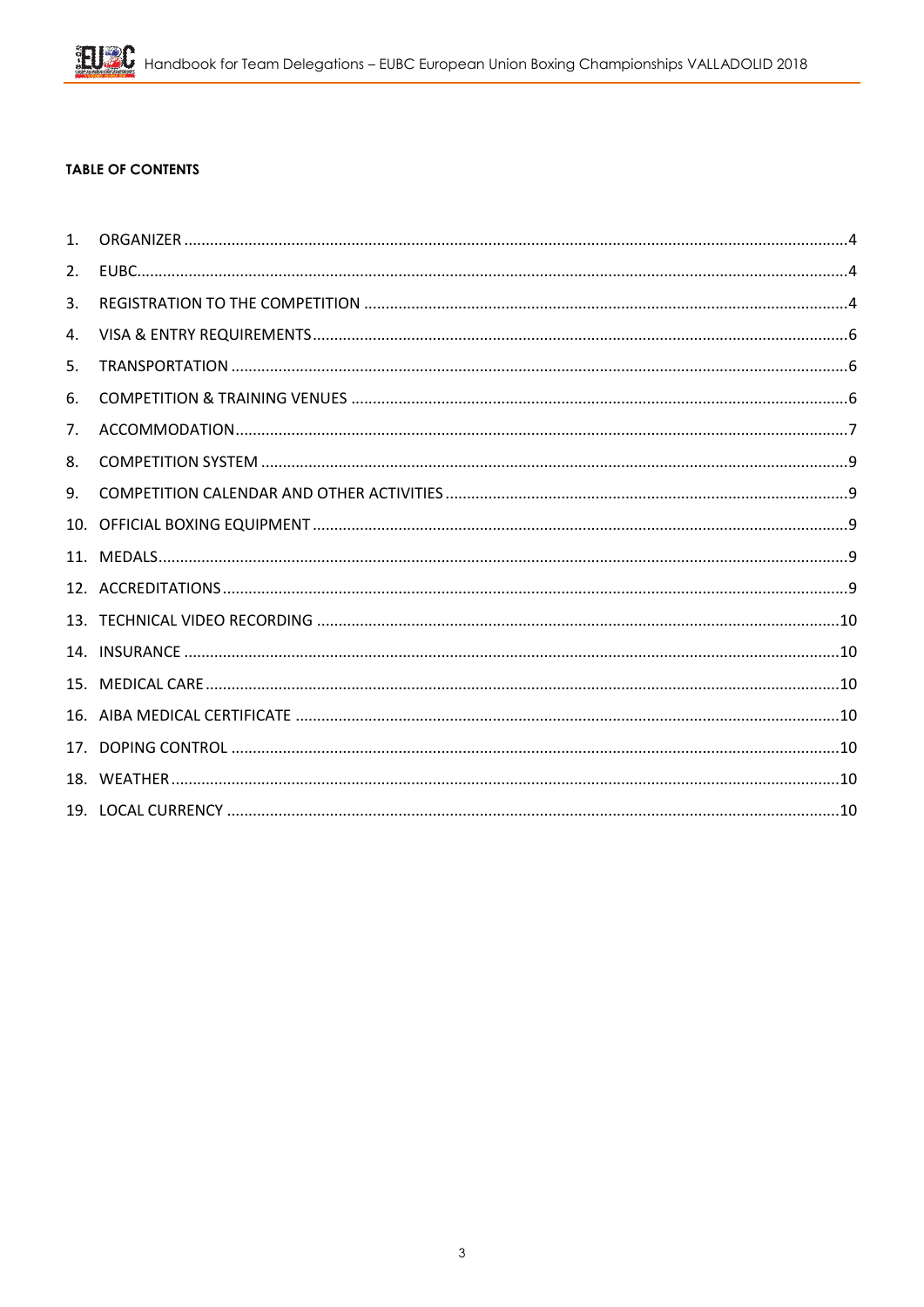## <span id="page-3-0"></span>**1. ORGANIZER**

The Spanish Boxing Federation, affiliated to AIBA and EUBC, has been entrusted with the organization of the EUBC European Union Boxing Championships 2018.

| Address: | C/ Ferraz Nº16 1ºD, 28008, Madrid. Spain |
|----------|------------------------------------------|
| Tel.:    | +34 91 547 77 91                         |
| Email:   | feboxeo@feboxeo.com                      |

A Local Organizing Committee has been formed for the event.

**LOC Email for all Championships-related inquiries:** eubcunionchampionships2018@feboxeo.com **Competition Manager is Mr. Diego de Miguel.**

## <span id="page-3-1"></span>**2. EUBC**

#### **2.1. Headquarters Contact Details**

| <b>Registrations for Team Delegations:</b> | alexandr.egorov@eubcboxing.org |
|--------------------------------------------|--------------------------------|
| <b>Competition related:</b>                | alexandr.egorov@eubcboxing.org |
|                                            | d.gaistruk@gmail.com           |
| Press & Media related:                     | sportmoroni@gmail.com          |

For any additional information about the EUBC European Union Boxing Championships, please contact the EUBC Executive Director at alexandr.egorov@eubcboxing.org and EUBC Competition Manager at d.gaistruk@gmail.com.

#### **2.2. Competition Officials**

The Championships is a 3-Star (as per AOB Competition Rules) event and will be officiated by AIBA Certified International Technical Officials and Referees & Judges.

The Technical Delegate of the EUBC European Union Boxing Championships is Mr. Viorel Sima.

## <span id="page-3-2"></span>**3. REGISTRATION TO THE COMPETITION**

All registrations for Team Delegations must be done via the AIBA database (https://www.aiba-database.org/nf).

The database is open for registrations from **September 9, 2018.**

Please find a summary table below:

| <b>Registration for</b>                      | Done by                                    | <b>Deadline</b>        |
|----------------------------------------------|--------------------------------------------|------------------------|
| <b>Boxers</b>                                | Each National Federation via AIBA database | October 18 (23:59 GMT) |
| <b>Team Officials</b>                        | Each National Federation via AIBA database | October 18 (23:59 GMT) |
| Referees & Judges (AIBA 2-3 Star only)       | Each National Federation via AIBA database | October 11 (23:59 GMT) |
| Arrival/Departure time of Team<br>Delegation | Each National Federation via AIBA database | October 18 (23:59 GMT) |
| Rooming List                                 | Each National Federation via AIBA database | October 18 (23:59 GMT) |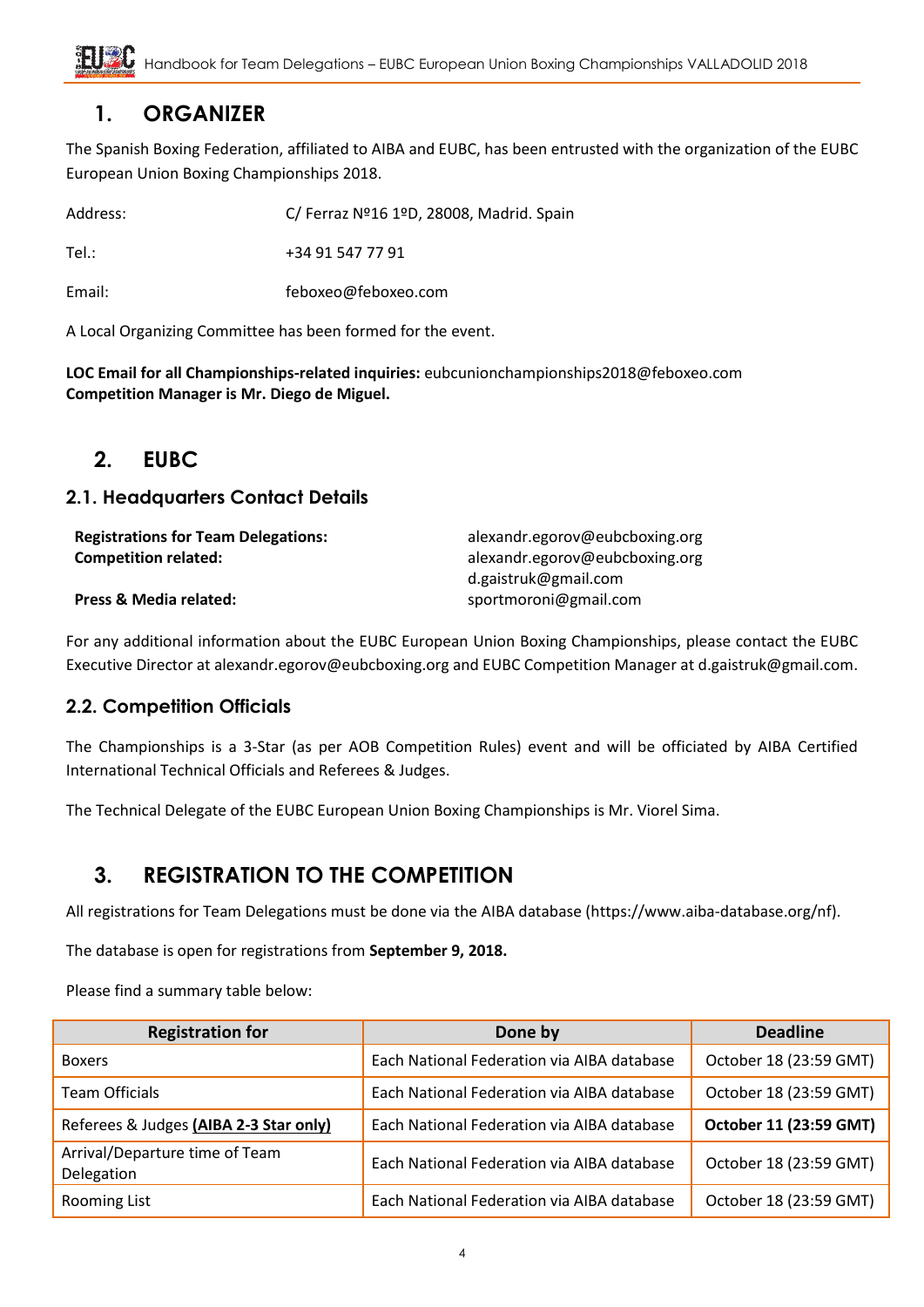## **3.1. Participating Boxers**

Men boxers between the age of 19 and 40 according to their year of birth (born between January 1, 1999 and December 31, 1978) will be eligible to compete in the following categories:

Elite Men: 46-49 kg, 52 kg, 56 kg, 60 kg, 64 kg, 69 kg, 75 kg, 81 kg, 91 kg, 91+ kg.

Entering "Reserve boxer" in the database is encouraged, in case a National Federation is hesitating in its selection between two or more boxers, or would like to have a substitution in case of injury. This function will allow National Federations to register more than one boxer in the same weight category and offers a possibility to choose which boxer will represent the National Federation at any moment prior to the General Weigh-In. Nevertheless, only one boxer will be allowed to compete in each weight category per National Federation.

#### **3.2. Coaches**

Each Boxer can to be accompanied to the ring by up to three (3) Seconds. However, only two (2) Seconds may mount the apron of the ring and only one (1) may enter the ring.

 All boxers must be accompanied by AIBA certified coaches (1, 2 or 3-star) or AIBA certified cutmen at ringside during the bouts

National Level coaches or cutmen, who have not been certified through AIBA, will not be allowed access to the FOP and must be registered as Extra Officials. If any Team Delegation does not have an AIBA Certified coach (1, 2 or 3 star), a representative of such Team Delegation must raise this issue at the Technical Meeting in order for arrangements to be made with another Team Delegation to delegate a certified coach or cutman.

#### **3.3 Referees & Judges**

It is **mandatory** for all Referees & Judges **(AIBA 2 – 3 Stars only)** to be appointed by their respective National Federations and approved by EUBC. R&Js have to be registered in AIBA Database by **October 11**, **2018** and will be subject to a final confirmation by the EUBC R&J Commission.

It is **mandatory** for all Delegations with 3 or more participating boxers to delegate an accompanying qualified AIBA R&J.

#### **3.4. Team Officials**

Each Team Delegation can have the following number of Team Officials:

- $\checkmark$  1 Team Manager
- $\checkmark$  1 Team Doctor
- $\checkmark$  1 Physiotherapist
- **1 Referee & Judge (2-3 Star AIBA Certified)**
- $\checkmark$  Number of coaches according to below table:
	- $\circ$  1 3 Boxers: Up to 4 Coaches
	- $\circ$  4 7 Boxers: Up to 5 Coaches
	- $\circ$  8 10 Boxers: Up to 6 Coaches

#### **3.5. Extra Officials**

See article 12.2 of this document for other accompanying National Federations' members and liaise with the LOC regarding this matter.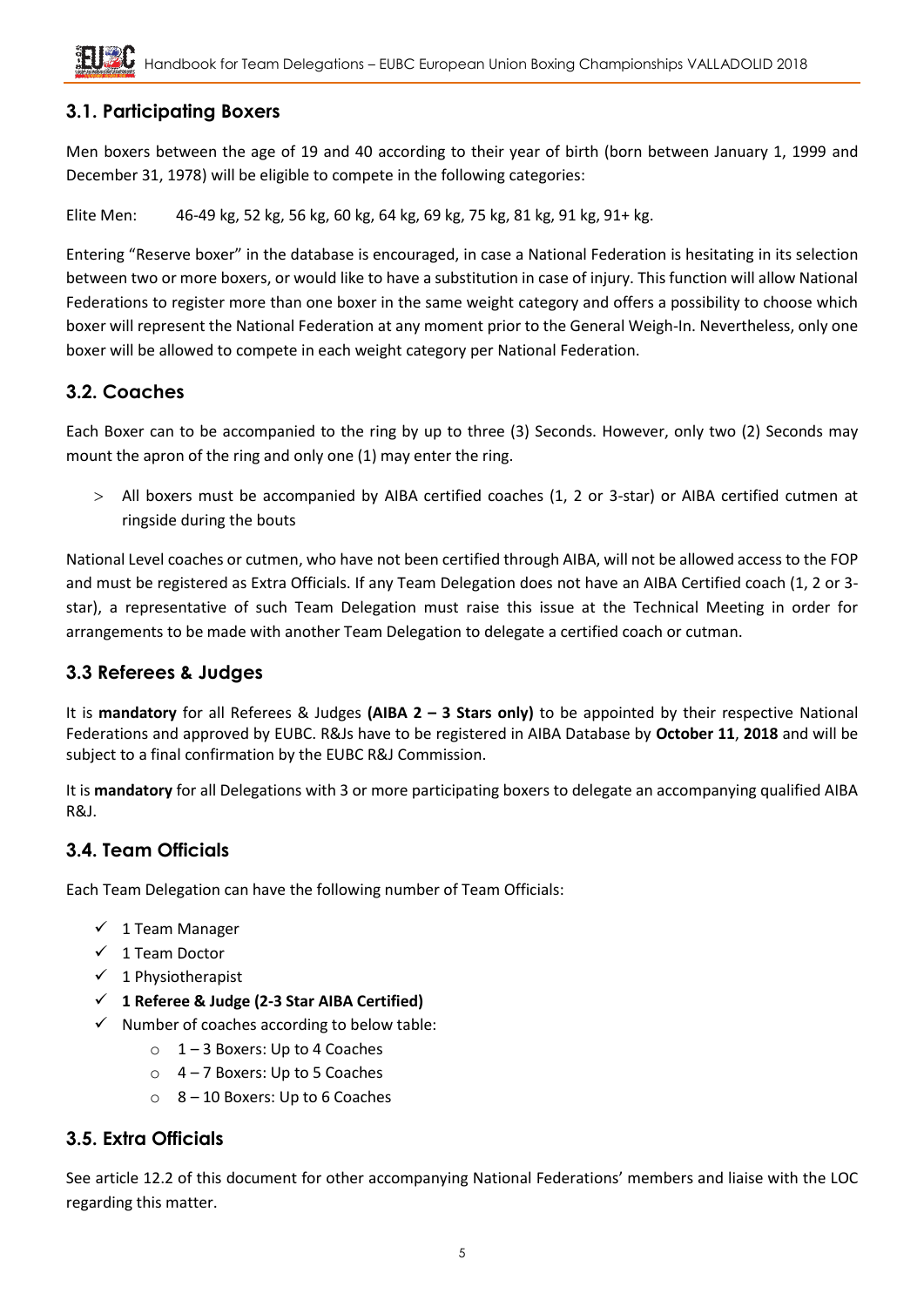## <span id="page-5-0"></span>**4. VISA & ENTRY REQUIREMENTS**

LOC will provide visa assistance, if required.

**For any information please contact:** by e-mail at [eubcunionchampionships2018@feboxeo.com](mailto:eubcunionchampionships2018@feboxeo.com)

Team Delegations requiring visa must immediately request it at the Spanish Embassy / Consulate of their respective country.

#### **Deadline to submit visa requests: October 18, 2018 (23:59 GMT)**

Please note that after this deadline the LOC cannot guarantee the acquisition of Visa by Team Delegation.

## <span id="page-5-1"></span>**5. TRANSPORTATION**

#### **5.1. International Transportation**

All flight information related to Team Delegations must be entered in the AIBA Database during the registration period and additionally sent to the LOC at [eubcunionchampionships2018@feboxeo.com.](mailto:eubcunionchampionships2018@feboxeo.com) The airport of arrival and departure will be:

- **1) Valladolid Airport (VLL) – Valladolid FREE OF CHARGE**
- **2) Adolfo Suárez Madrid-Barajas Airport (MAD) – Madrid, Spain AT ADDITIONAL COST, PLEASE CONTACT LOC via [eubcunionchampionships2018@feboxeo.com](mailto:eubcunionchampionships2018@feboxeo.com)**

**Deadline to submit arrival and departure information: October 18, 2018 (23:59 GMT)**

#### **5.2. Local Transportation**

Local transportation will be provided by the organizers to and from the airport, to and from the hotel, to and from competition venue as well as training venues. In case of questions or emergencies upon arrival at the airport, please contact at phone number +34 619 05 24 73

## <span id="page-5-2"></span>**6. COMPETITION & TRAINING VENUES**

#### **6.1. Competition Venue**

#### **Pabellón "Pilar Fernández Valderrama"**

- Capacity: 1.545 Seats
- > Address: C/ Boedo, 7
- Phase: Preliminaries & Semi-Finals

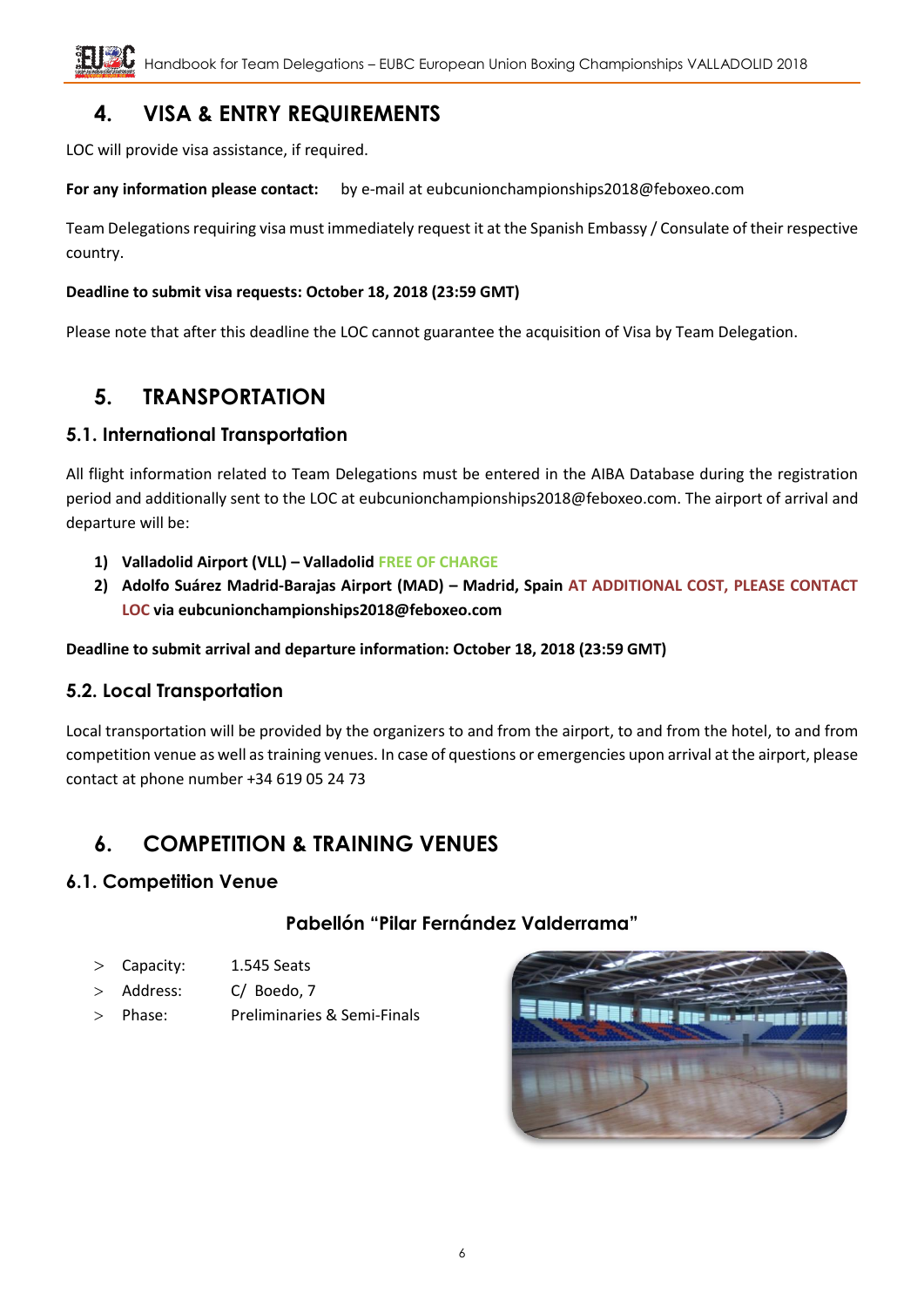## **"Cúpula del Milenio"**

- Capacity: 1.250 Seats / 2.500 Standing
- > Address: Av. de Miguel Ángel Blanco, 1
- 
- 
- Phase: Finals



### **6.2. Training Venue**

## **Centro Tecnificación Deportiva "Río Esgueva"**

- Address: Av. Valle de Esgueva, S/N
- Telephone: +34 983 25 51 11



## <span id="page-6-0"></span>**7. ACCOMMODATION**

Allocation of single, twin and triple rooms for Team Delegations must be entered in the AIBA Database by October 18, 2018 (23:59 GMT). Additionally, the rooming list must be sent to the LOC via e-mail at [eubcunionchampionships2018@feboxeo.com](mailto:eubcunionchampionships2018@feboxeo.com)

#### **Deadline to submit accommodation information: October 18, 2018 (23:59 GMT)**

#### **7.1. Hotel for Team Delegations**

**Important:** Only Team Delegation Members(as per point 3.4 above) who are timely registered in the AIBA Database will be allowed to stay in Team Delegation Hotel.

#### **Team Delegation Hotel**

- Name: **Hotel "Olid Melia" – 4\*\*\*\***
- Address: Plaza de San Miguel, 10.

Distance to Competition Venue "Pilar Fernández Valderrama": 5.3 km

Distance to Competition Venue "Cúpula del Milenio": 1.9 km

Services and facilities at Team Delegation Hotel:



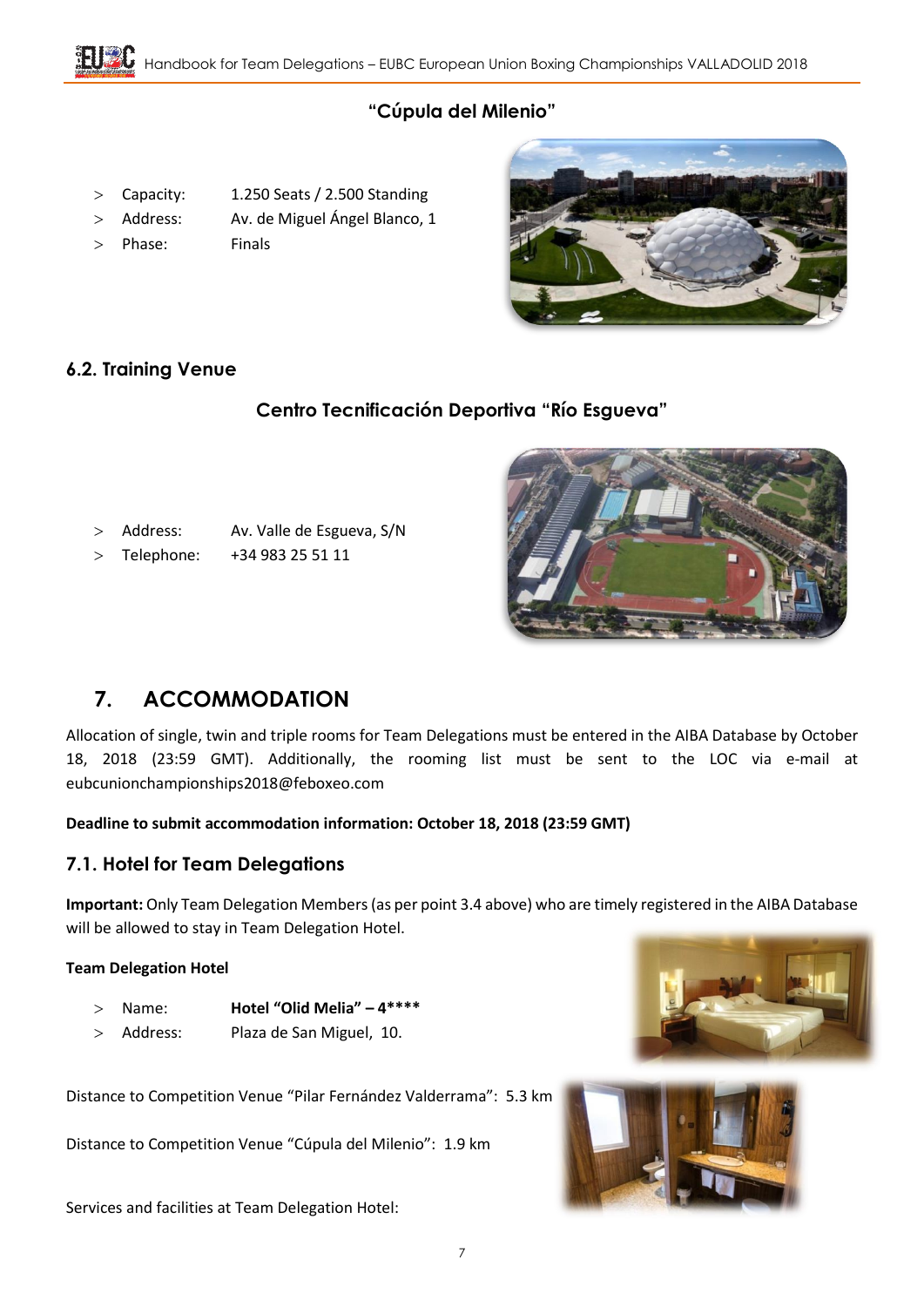- $\checkmark$  Separate dining area for EUBC Team Delegations
- $\checkmark$  Parking
- $\checkmark$  TV
- $\checkmark$  Free wi-fi
- $\checkmark$  Laundry Service

#### **7.2. Room rates**

#### **7.2.1 Room rates for Team Delegations and Referees & Judges**

- > Single Occupancy: EUR 80 / night / person
- Twin Occupancy: EUR 60 / night / person
- > Triple Occupancy: EUR 55 / night / person

All R&Js will be accommodated at Officials Hotel.

The room rate will be available during the entire Event Period, as well as for any early arrivals (at LOC discretion), should Teams wish to arrive earlier. Room rate includes full board (3 meals per day).

### **7.3. Payment conditions**

- All Team Delegations must pay their full room charges as above for the entire Event Period (October 8 19, 2018)
- Bank transfer payment is accepted. This kind of payment must be done prior to the Championships by October 25<sup>th</sup>, 2018, using the following Bank account:

| Name Bank:   | <b>BANKIA</b>                 |
|--------------|-------------------------------|
| Beneficiary: | Federación Española de Boxeo  |
| Swift Code:  | <b>CAHMESMMXXX</b>            |
| IBAN:        | ES47 2038 1118 6860 0078 2607 |

- On-site payment in CASH will be accepted only for special cases. For any information please contact by email a[t eubcunionchampionships2018@feboxeo.com](mailto:eubcunionchampionships2018@feboxeo.com)
- Team Delegations will not be able to receive accreditation cards and hotel room keys if the payment is not made in full
- Extra Officials may be allowed to stay at the Team Delegation Hotel(s) by the LOC, subject to EUBC approval
- > No deposit will be charged upon registration

#### **7.4. Meals**

Three (3) meals per day will be served for Team Delegations and Officials. Daily menu will be in accordance with the AIBA Dietary Requirements. The meal hours will be:

| $>$ Breakfast: | $07:00 - 09:00$ |
|----------------|-----------------|
|                |                 |

- $>$  Lunch:  $12:00 14:00$
- Dinner: 19:00 23:00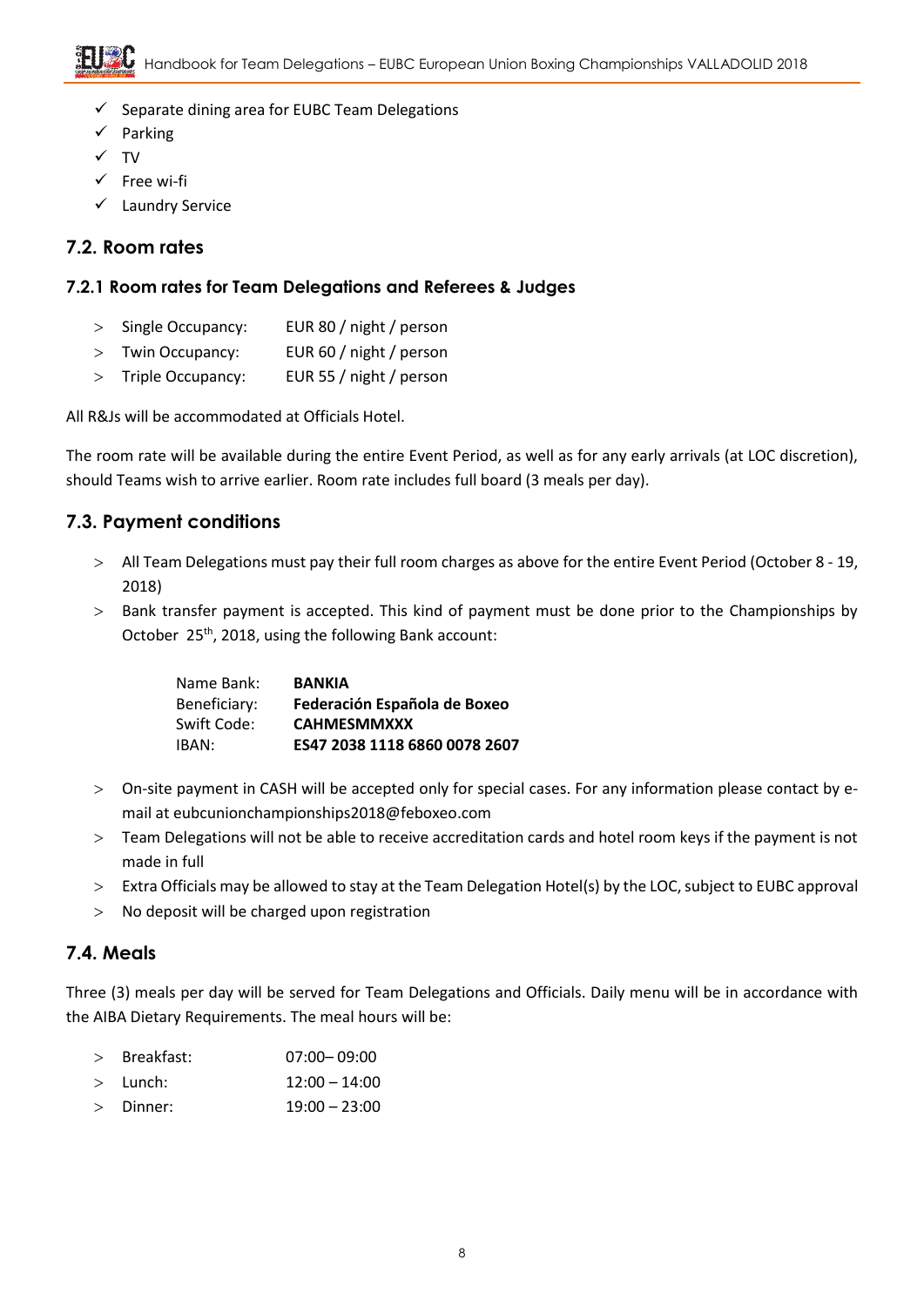## <span id="page-8-0"></span>**8. COMPETITION SYSTEM**

The Championships will be run according to AIBA Technical Rules and AOB Competition Rules. The Official Draw will be conducted by Swiss Timing through an electronic draw. Two (2) rings will be used.

## <span id="page-8-1"></span>**9. COMPETITION CALENDAR AND OTHER ACTIVITIES**

Event Period November 8 – 19, 2018

Competition Period: November 9 – 18, 2018

| Event                           | Date, Time                 | <b>Place</b>                          |
|---------------------------------|----------------------------|---------------------------------------|
| <b>Team Delegation Arrivals</b> | November 8                 |                                       |
| <b>Technical Meeting</b>        | November 8 @ 20:00         | Team Delegations' Hotel               |
| General Weigh-In                | November 9 @ 07:00 - 09:00 | Team Delegations' Hotel               |
| <b>Official Draw</b>            | November 9 @ 11:00         | Team Delegations' Hotel               |
| <b>Opening Ceremony</b>         | November 9 @ TBC           | Pabellón "Pilar Fernández Valderrama" |
| Preliminaries                   | November 9 - 15 @ TBC      | Pabellón "Pilar Fernández Valderrama" |
| Semi-Finals                     | November 17 @ TBC          | Pabellón "Pilar Fernández Valderrama" |
| Finals                          | November 18 @ TBC          | Cúpula del Milenio                    |
| <b>Departures</b>               | November 19                |                                       |

## <span id="page-8-2"></span>**10. OFFICIAL BOXING EQUIPMENT**

All official boxing equipment for the EUBC European Union Boxing Championships Valladolid 2018 will be provided by an AIBA Official Licensee.

## <span id="page-8-3"></span>**11. MEDALS**

LOC and EUBC will distribute medals for each weight category:

- $\checkmark$  1st Place: gold medal (1)
- $\checkmark$  2nd Place: silver medal (1)
- $\checkmark$  3rd Place: bronze medal (1)
- $\checkmark$  4th Place: bronze medal (1)

## <span id="page-8-4"></span>**12. ACCREDITATIONS**

#### **12.1. For Team Delegations Members**

All Team Delegations' members (as listed in articles 3.1-3.5) who are timely registered for the event via the AIBA Database will receive their accreditations on site after the accommodation payment has been confirmed by the LOC.

## **12.2. For Accompanying National Federations Members (Extra Officials)**

Each National Federation has the possibility to request up to eight (8) additional accreditations for its internal needs and VIPs, by completing the accreditation request form and sending it back to eubc.office@gmail.com and [eubcunionchampionships2018@feboxeo.com](mailto:eubcunionchampionships2018@feboxeo.com) no later than November 5, 2018 (23:59 GMT).